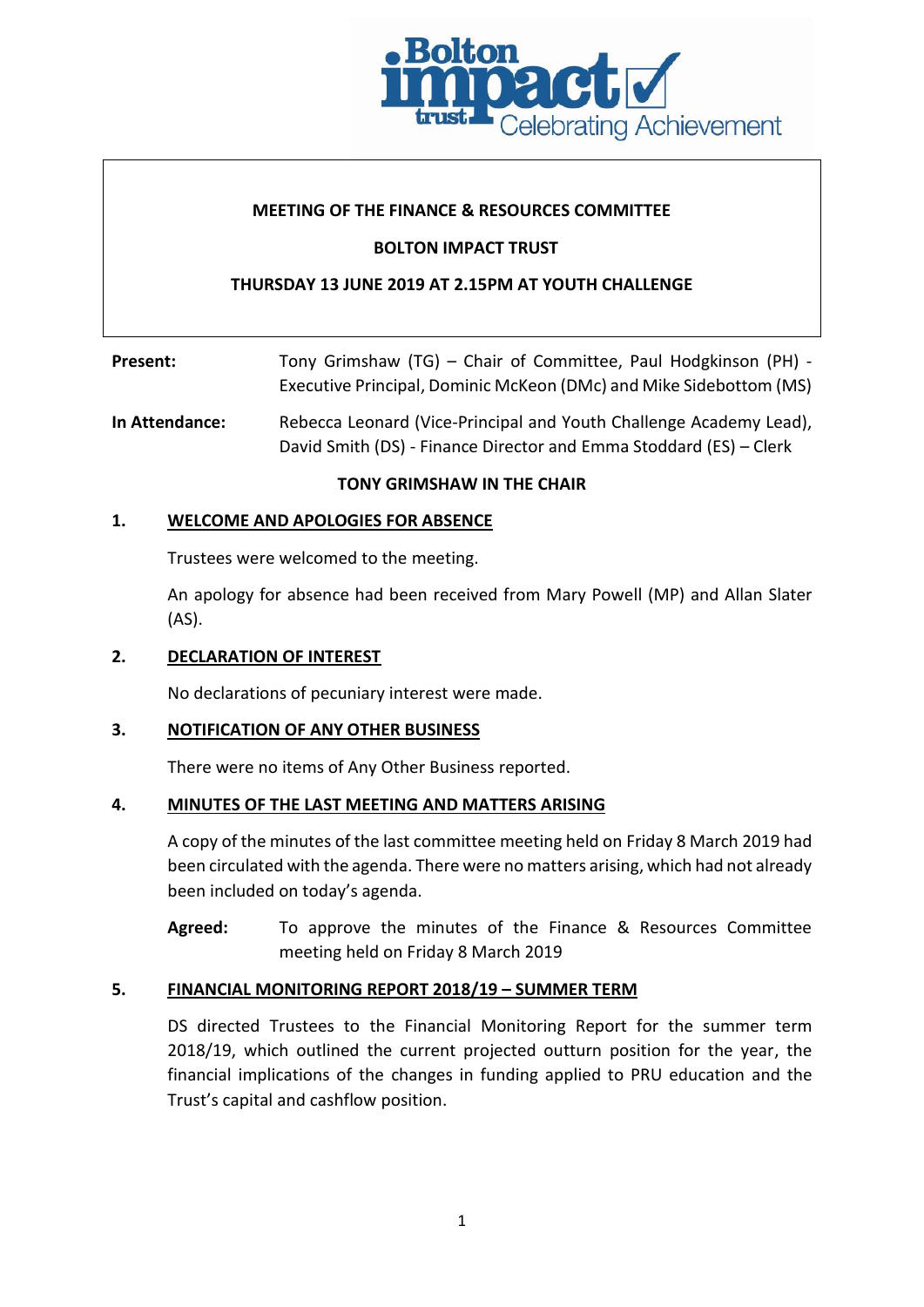

The Trust Board having designated details of the discussion that followed as confidential in accordance with Article 125 of the Articles of Association, this information is excluded from these minutes.

# **6. BUDGET REPORT 2019-20 TO 2021-22**

DS directed Trustees to the Budget Report, which outlined the following:

- The proposed budget for 2019/20
- The three-year forecast for 2019/20 to 2021/22
- The staffing establishment
- The capital position 2019/20

The Trust Board having designated details of the discussion that followed as confidential in accordance with Article 125 of the Articles of Association, this information is excluded from these minutes.

# **7. TRUST PURCHASE CARDS**

The Trust Board having designated details of the discussion that followed as confidential in accordance with Article 125 of the Articles of Association, this information is excluded from these minutes.

#### **8. DATES OF NEXT TRUSTEE COMMITTEE MEETINGS**

**Agreed:** That the next meeting dates be as follows:

Friday 15 November 2019 at 1.00pm

### **9. ANY OTHER URGENT BUSINESS**

There were no items of Any Other Business.

#### **10. CONFIDENTIALITY**

- **Agreed:** That the following matters discussed at this meeting be designated as confidential in accordance with the Academy's Memorandum and Articles of Association:
	- Minute Number 5 (Financial Monitoring Report)
	- Minute Number 6 (Budget Report)
	- Minute Number 7 (Trust Purchase Cards)

The meeting closed at 3.00 pm